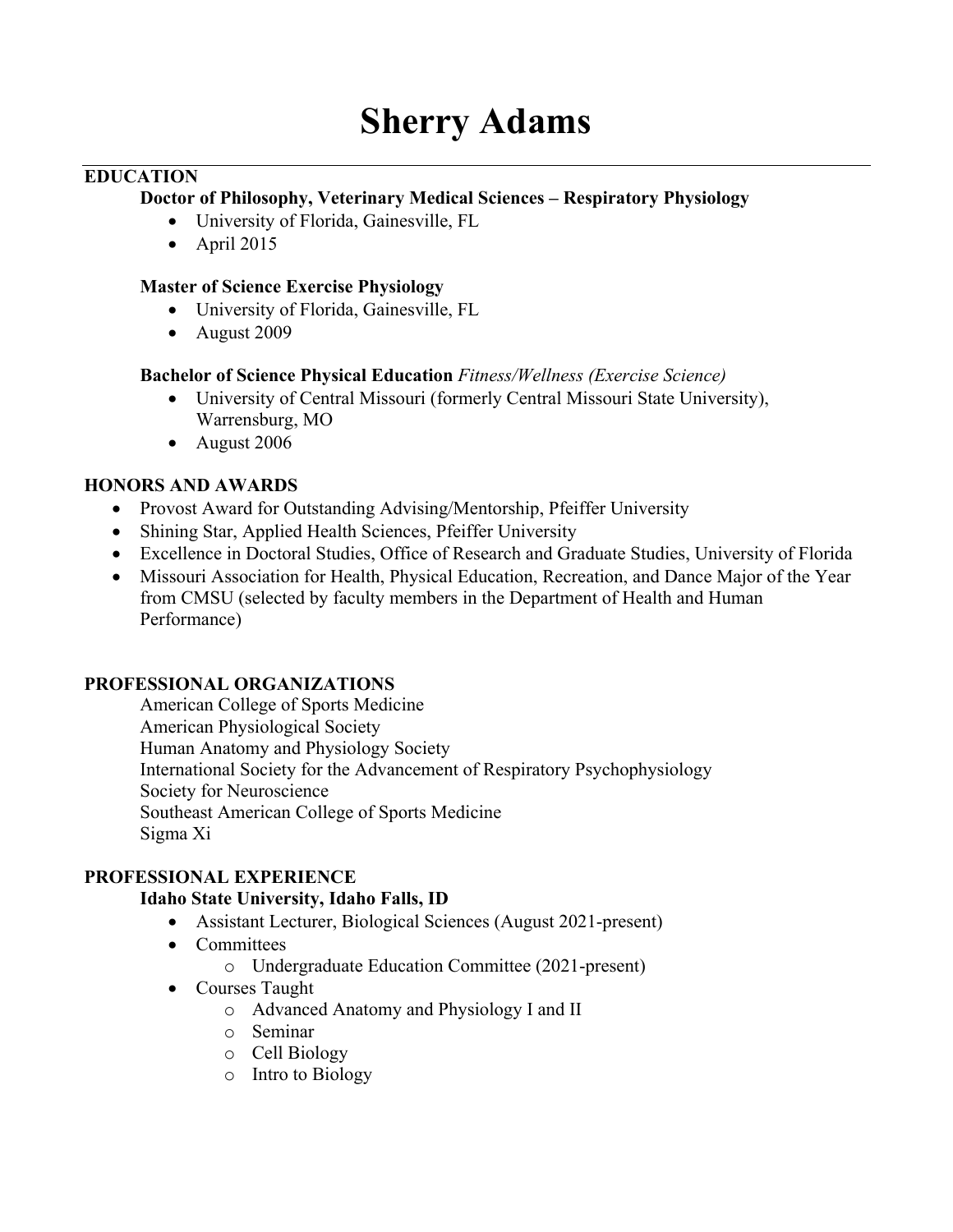## **Santa Fe College, Gainesville FL**

- Assistant Professor, Sciences for Health Programs (January 2020-August 2021)
- Committees
	- o General Education Review Committee 2021-present
		- o Search Committee 2020
- Courses Taught
	- o Anatomy and Physiology I and II

#### **The University of North Carolina at Chapel Hill, NC**

- Assistant Professor, Carolina Higher Education Opportunity Programs-Science Enrichment Preparation Program (May-July 2019 and May-July 2021)
- Courses Taught
	- o Anatomy and Physiology (combined course for pre-dental and pre-medical students from underrepresented groups, first-generation, low socioeconomic class, and/or rural communities)

#### **Pfeiffer University, Misenheimer, NC**

- Assistant Professor and Chair, Department of Health and Exercise Science (August 2015-December 2019)
- Exercise Science Club Advisor
- Clergy Health Retreat Co-Chair
- Neuroscience STEM Camp (Elementary and Middle School)
- Grants
	- o Outdoor Nation Grant \$250 plus prizes valued over \$1,000
- Committees
	- o Grants 2017-2019
	- o Curriculum 2018-2019
	- o Committee on Committees 2017-2019
	- o Athletics 2016-2017
	- o Wellness 2016-2019
	- o Health Fair Expo 2016-2019
- Courses Taught
	- o Anatomy and Physiology I and II
	- o Exercise Physiology
	- o Sports Nutrition
	- o Foundations of Fitness Leadership
	- o Nutrition
	- o Exercise Testing and Prescription
	- o Seminar/Research Methods
	- o Women in Science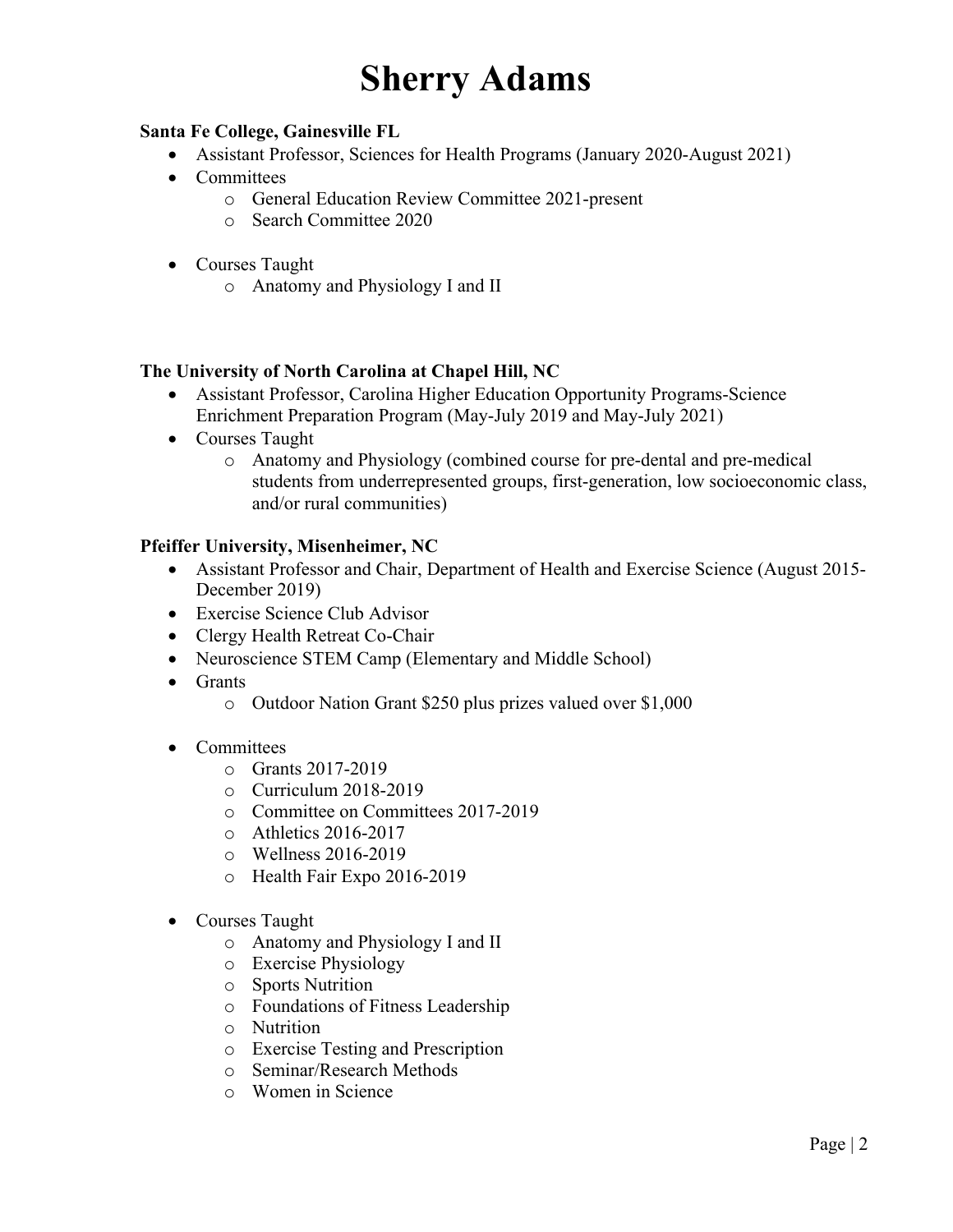- Mentoring Experience
	- o Mentored an undergraduate honor student in application to institutional board review (IRB), data collection and analysis of fatigue and physiological parameters comparing post-concussed and healthy female soccer players with presentations at three national conferences.
	- o Mentored an undergraduate honor student in date collection, analysis of longevity parameters, and genetic regulation in caloric-restricted curly-wing drosophila with presentations at two regional conferences.
	- o Mentored undergraduate honor students with literature review and data collection and analysis
		- Is gaming considered a sport?
		- Does pH change in response to GMO vs non-GMO foods?
	- o Mentored undergraduate honor students with application to IRB, data collection, and analysis in the following:
		- Perception and lactic acid responses comparing athletes and non-athletes in a Wingate exercise protocol
		- **•** Perception and physiological parameters comparing a restricted and unrestricted breathing protocol in athletes with and without asthma
		- Gender bias survey and knowledge of women in STEM
		- Postural alignment and balance assessment in Division III collegiate athletes
		- Lower extremity injuries post-concussion in Division III collegiate female athletes
		- Using Sway (app) to assess balance in post-concussed Division III collegiate athletes

## **Lindsey-Wilson College, Columbia, KY**

• Adjunct Assistant Professor for online Nutrition courses, Department of Nursing (August) 2016-present)

## **University of Florida, Gainesville, FL**

- Teaching Assistant for Neuroanatomy Lab, Department of Physiological Sciences (October 2011-April 2015)
- Research Assistant, Department of Physiological Sciences (August 2009-April 2015)
- Teaching Assistant for Anatomy and Physiology Labs, Department of Applied Physiology and Kinesiology (August 2008-August 2009)
- Teaching Assistant, Sport and Fitness (July 2007-August 2008)
- Intern, Lifestyle Appraisal Center, Department of Recreational Sports (May 2006-July 2006)

#### **University of Central Missouri, Warrensburg, MO**

- Adjunct, Lifetime Fitness, Health and Human Performance (August 2006-December 2006)
- Instructor, Stability Ball Fitness Class, Health and Human Performance (August 2005-May 2007)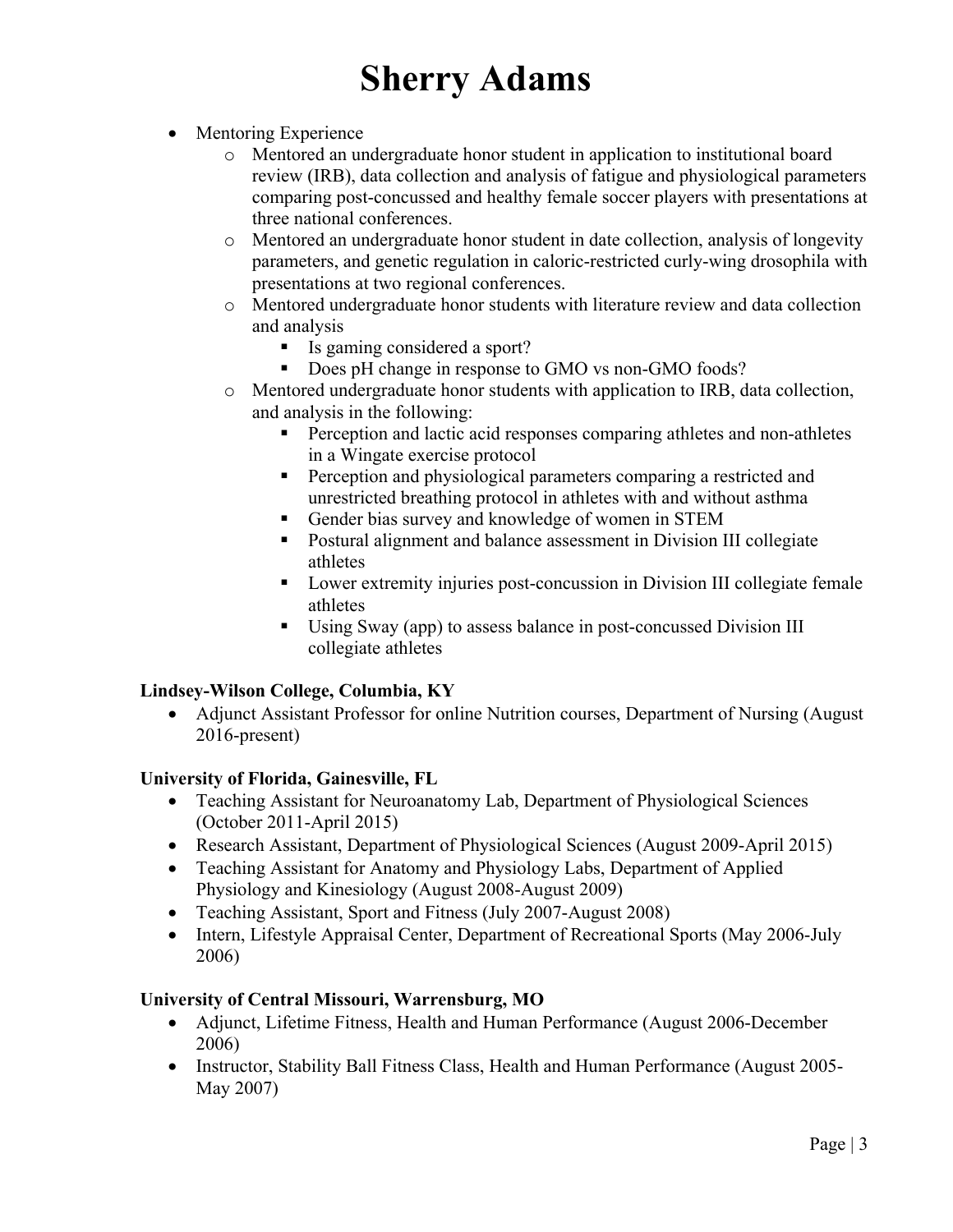#### **RESEARCH INTERESTS**

My interest is in traumatic brain injury/concussion and the modulation of respiratory neural control, neurological functions, perception, anxiety, and physiological functions. Additional areas to explore would be intervention programs including physical activity and nutrition to determine outcomes on stress, anxiety, and physiological parameters. Additional interests are in various teaching styles to improve student success in anatomy and physiology course outcomes.

#### **CURRENT RESEARCH**

My primary research focus is the control of breathing in exercise following neurological injury. I am currently investigating the neuromuscular respiratory responses and compensation to challenges in humans. Respiratory compensation requires neuromuscular compensation and integration due to increased metabolic demands during exercise. My lab is looking at how this respiratory compensation is affected post-concussion.

During my Ph.D., I used an animal model to look at the modulation of neural control on the respiratory system in a rodent model of traumatic brain injury (TBI). The rat model is chronically instrumented with EMG electrodes for recordings of respiratory compensation to an overpressurization blast injury and  $CO<sub>2</sub>$  respiratory load pre- and post-injury. My project also evaluated the effect TBI has on somatosensory and neurological functions.

My research has included administering a respiratory load during an exercise protocol to determine what happens with respiratory compensation and explore how the TBI/concussion affects cognitive function by evaluating trait anxiety scores, rating of perceived exertion and urge to stop during physical activity in humans.

Future directions would be to assess anxiety, stress, and physiological parameters pre- and postintervention of implementation of physical activity and nutrition programs.

Another project is assessing various teaching styles and outcomes of student learning and success in anatomy and physiology courses. The focus would be presenting the material using interactive projects, diagrams, and use of case studies; discussion about changes in homeostasis leading to disease processes; processes using quizzes, written assignments, and group work to better understand the material presented.

#### **ADMINISTRATIVE CONFERENCES**

International Society for the Advancement of Respiratory Psychophysiology, Vevey, Switzerland, October 4-6, 2019.

Health Professions Advisors of North Carolina (HPANC) Spring 2019 Meeting, Elon University, March 16, 2019.

Academic Chairpersons Conference,  $36<sup>th</sup>$  Annual, Houston, TX, February 6-8, 2019.

International Society for the Advancement of Respiratory Psychophysiology, Gainesville, FL, October 12-14, 2018.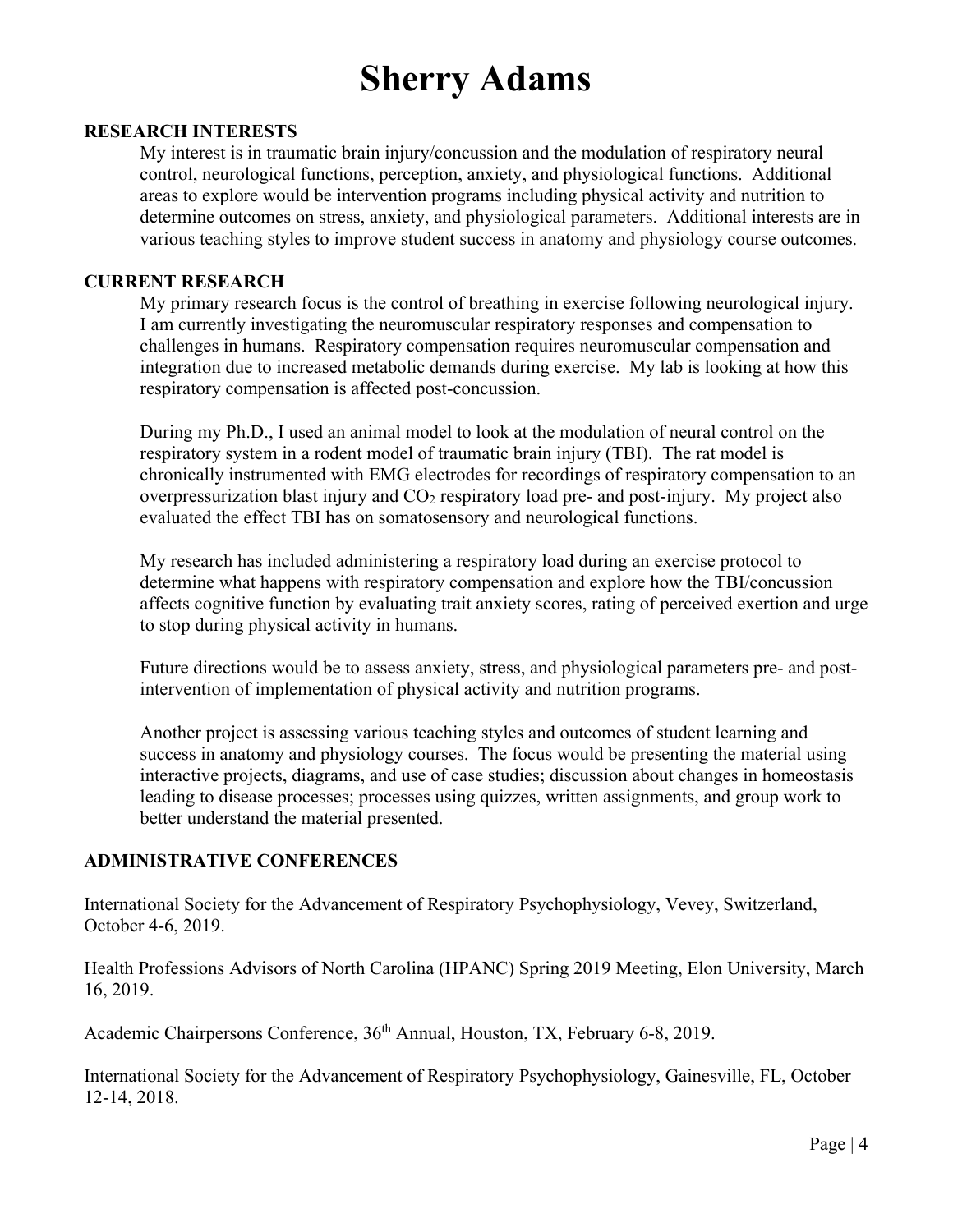Academic Chairpersons Conference, 35th Annual, Orlando, FL, February 14-16, 2018.

### **PUBLISHED ABSTRACTS**

Adams, S. and D. Malloy. Respiratory load compensation and perception during submaximal exercise in collegiate athletes. Society for Neuroscience Annual Meeting, 2018.

Nance, J. and Adams, S. Longevity outcomes and genetic regulation in curly-wing drosophila. Sigma Xi Student Research Conference, 2017.

Nance, J., Thompson, M., and Adams, S. Longevity outcomes in calorie restricted curly-wing drosophila. Southern Regional Honors Council (SRHC) Conference, 2017.

Adams, S., C.F. Conover, S. I. Svetlov, K.W. Wang, P.W. Davenport and J.F. Yarrow. Hypothalamicpituitary dysfunction resulting in anxiety and decreased circulating testosterone levels following traumatic brain injury in a male rodent model. Society for Neuroscience (SfN) Annual Meeting, 2016.

Malloy, D. and S. Adams. Heart rate, minute ventilation, and maximum oxygen uptake in healthy and post-concussed collegiate female athletes. Society for Neuroscience (SfN) Annual Meeting, 2016.

Malloy, D. and S. Adams. Perception of fatigue in health and post-concussed collegiate female soccer players. American College of Sports Medicine (ACSM) Annual Meeting, 2016.

Malloy, D. and S. Adams. Rate of perceived exertion in healthy and post-concussed collegiate female soccer players. National Conference on Undergraduate Research (NCUR) Annual Meeting, 2016.

Adams, S., J.A. Condrey, H.W. Tsai, S.I. Svetlov, K.W. Wang and P.W. Davenport. Somatosensory changes following blast-induced traumatic brain injury. International Society for the Advancement of Respiratory Psychophysiology (ISARP) Annual Meeting, 2014.

Davenport, P.W., H.W. Tsai, K. Wheeler-Hegland, S. Adams, J. Condrey, J. Hosford and K. Fennelly. Cough compression phase airflow leak with capsaicin elicited reflex cough in elderly women. 8<sup>th</sup> International Symposium on Cough, 2014.

Adams, S., J.A. Condrey, H.W. Tsai, V. Prima, S.I. Svetlov, C. Sumners and P.W. Davenport. Respiratory compensatory responses to hypercapnia following multiple over-pressurization blast injuries in rats. International Society for the Advancement of Respiratory Psychophysiology (ISARP) Annual Meeting, 2013.

Tsai. H.W., K. Fennelly, K.W. Hegland, S. Adams, J.A. Condrey, J.L. Hosford and P.W. Davenport. Capsaicin induced cough and urge-to-cough in elderly individuals with sarcopenia. ISARP Annual Meeting, 2013.

Adams, S., J.A. Condrey, H.W. Tsai, V. Prima, S.I. Svetlov, C. Sumners and P.W. Davenport. Respiratory responses to over-pressurization blast injury in rats exposed to hypercapnia. FASEB J, 27:930.11, 2013.

Condrey, J.A., H.W. Tsai, S. Adams, K.W. Hegland and P.W. Davenport. Electromyographic pattern analysis of swallow in both the conscious and anesthetized rat. FASEB J, 27:390.12.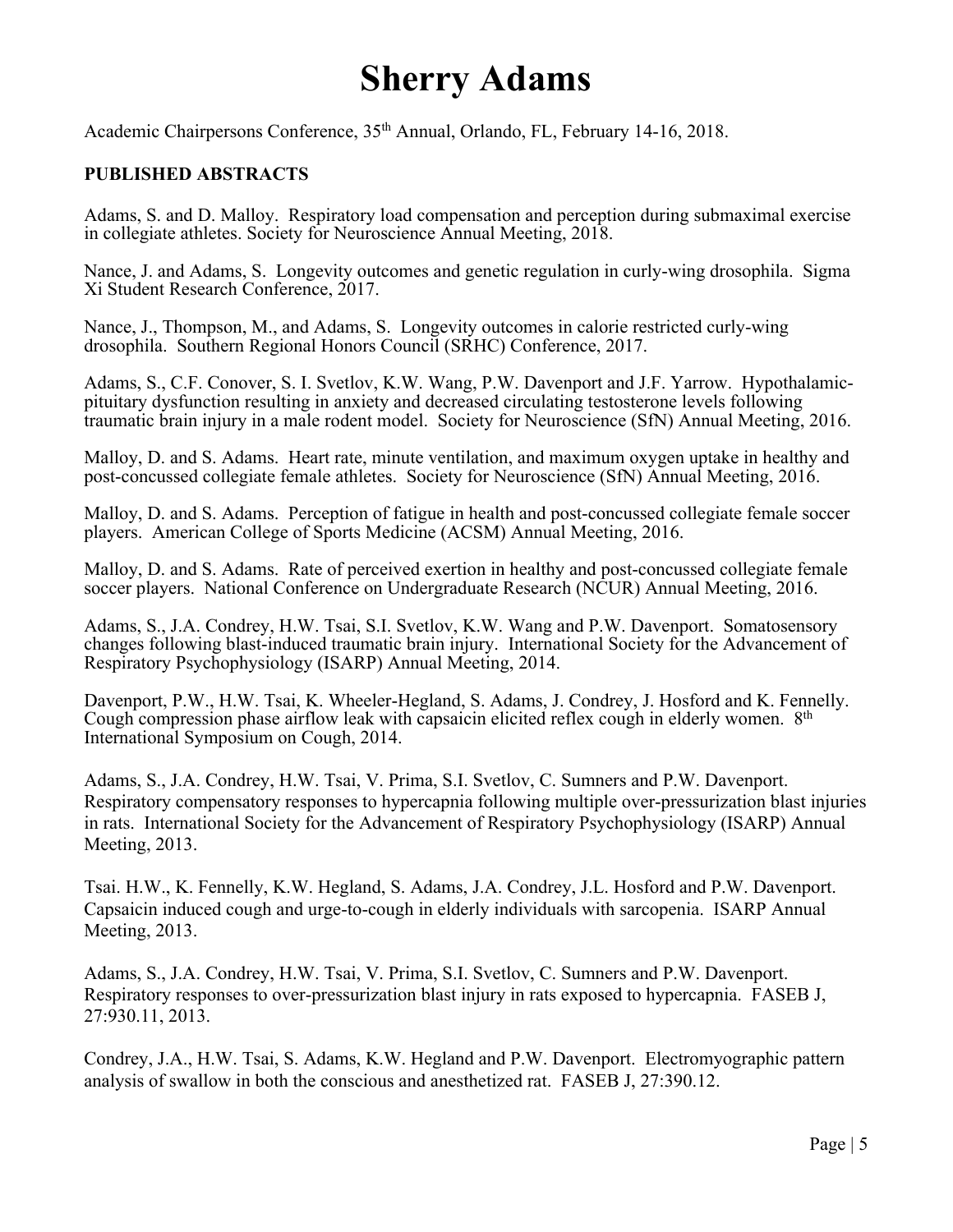Tsai, H.W., J.A. Condrey, S. Adams and P.W. Davenport. The effect of tracheal occlusion on the load compensation response and the changes in inhibitory neurotransmitter in the brainstem of conscious rats. FASEB J, 27:1214.1, 2013.

Adams, S., J.A. Condrey, H.W. Tsai, V. Prima, S.I. Svetlov, C. Sumners and P.W. Davenport. Anxiety produced in rats by over-pressurization blast injury. ISARP Annual Meeting, 2012.

J.A. Condrey, S. Adams, H.W. Tsai, K.W. Hegland, V. Prima, S.I. Svetlov and P.W. Davenport. Electromyographic chewing pattern following blast-induced traumatic brain injury (BTBI). ISARP Annual Meeting, 2012.

Adams, S., J.A. Condrey, K.W. Hegland and P.W. Davenport. Cardiovascular and respiratory responses to photothrombotic middle cerebral artery stroke in anesthetized rats. FASEB J, 26:1091.60, 2012.

Condrey, J.A., S. Adams, K. Hegland and P.W. Davenport. Electromyographic chewing pattern following a MCA photothrombotic stroke. FASEB J, 26:704.20, 2012.

Tsai, H.W., J.A. Condrey, S. Adams and P.W. Davenport. The effect of high frequency oscillation (HFO) on the concentration of exhaled protein in canines. FASEB J, 26:905.21, 2012.

Adams, S., J.A. Condrey, H.W. Tsai, V. Prima, S.I. Svetlov, C. Sumners and P.W. Davenport. Anxiety produced in rats by over-pressurization blast injury. ISARP Annual Meeting, 2012.

Condrey, J.A., S. Adams, H.W. Tsai, K. Hegland, V. Prima. S.I. Svetlov and P.W. Davenport. Electromyographic chewing pattern following blast-induced traumatic brain injury (TBI). ISARP Annual Meeting, 2012.

Adams, S., C. Sumners, A.Freiria-Oliveira, M. McCowan, H.W. Li and D.A. Scheuer. Macrophage migration inhibitory factor acts in the PVN to attenuate the blood pressure response to stress. FASEB J, 25:843.7, 2011.

Hotchkiss, M.T., J. Hooker, S. Adams, K. Pate and P.W. Davenport. Electrocortical activity response to intermittent transient tracheal occlusion. FASEB J, 24:799.22, 2010.

P.Y. Chan, M. Hotchkiss, S. Adams and P.W. Davenport. Mechanosensory activation of the somatosensory cortex in unanesthetized rats. FASEB J, 24:799.21.

Adams, S., S. Burns and R. Braith. Endurance-trained people burn more fat calories at rest than sedentary people. American College of Sports Medicine (ACSM) Annual Meeting, 2008.

Nations, M., S. Burns, M. Hart and S. Adams. Effect of seven-week training course on resting energy expenditure. Medicine & Science in Sports & Exercise, 40(5):S255, 2008.

Adams, S., A.A. Abbott, M.A. Arms, A.J. Baxter, C.R. Becker. E.G. Dutcher, J.K. Edelbaum, L.N. Millham and K.J. Doyle. Instrumental activities of daily living influence heartland adults to walk. ACSM Annual Meeting, 2006.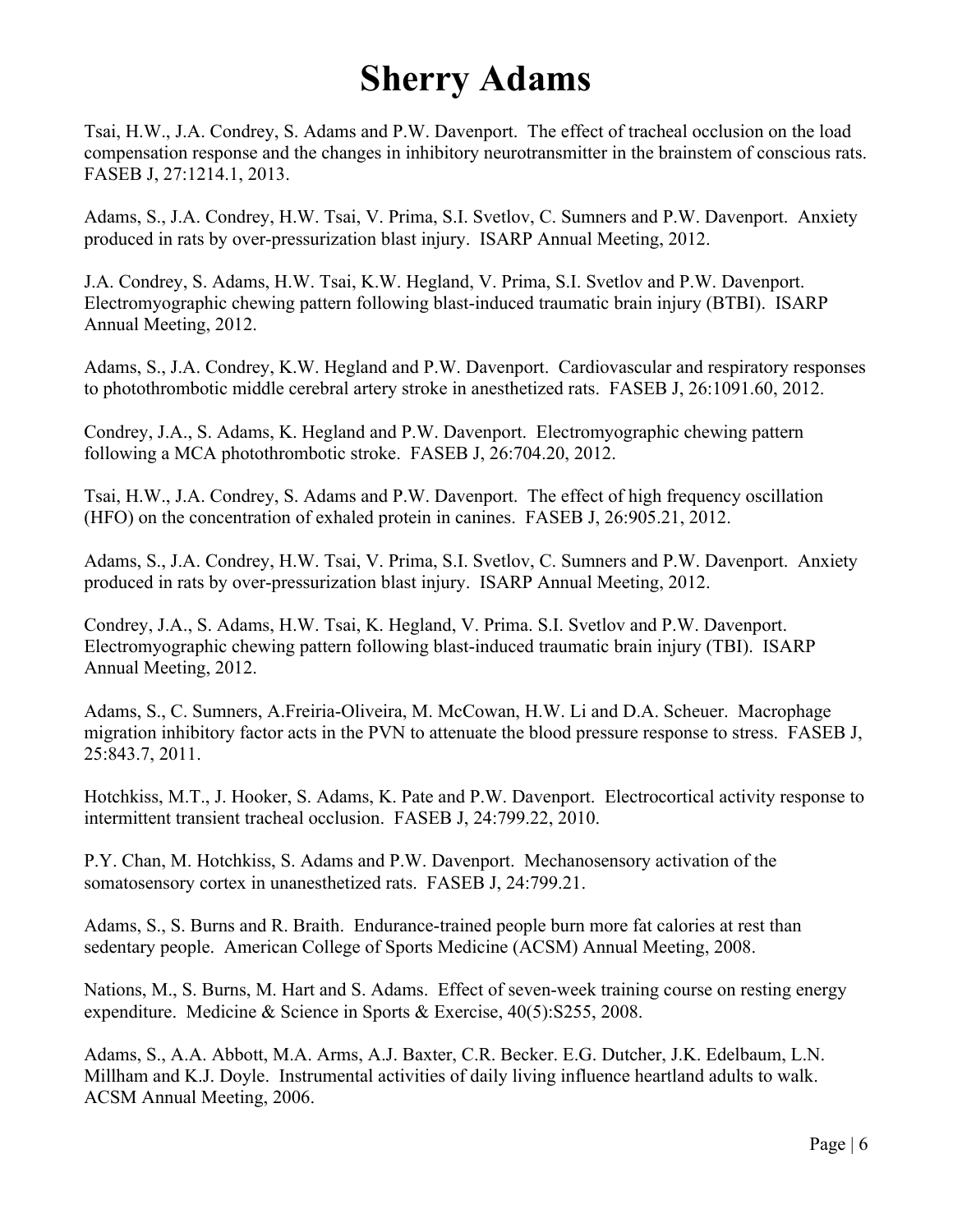### **SEMINARS AND PRESENTATIONS**

Adams, S. Impaired respiratory performance up to a year following diagnosed concussion in collegiate athletes. Mid-Atlantic Regional Chapter of the American College of Sports Medicine (MARC-ACSM), invited speaker at the regional meeting, 2017.

Adams, S. Over-pressurization blast injury induced behavioral changes. Research Colloquium, Pfeiffer University, 2015.

Adams, S., J.A. Condrey, H.W. Tsai, S.I. Svetlov, K.W. Wang and P.W. Davenport. Somatosensory changes following blast-induced traumatic brain injury. International Society for the Advancement of Respiratory Psychophysiology (ISARP) Annual Meeting, 2014.

Adams, S. Over-pressurization blast injury induced respiratory and behavioral changes. Department of Physiological Sciences Seminar, University of Florida, 2013.

Adams. S. Mechanisms of traumatic brain injury respiratory apnea. Department of Physiological Sciences Seminar, University of Florida, 2012.

Adams, S., A.A. Abbott, M.A. Arms, A.J. Baxter, C.R. Becker. E.G. Dutcher, J.K. Edelbaum and L.N. Millham. Faculty Advisors: J.A. Clawson, J.R. Crooker, P.S. Decker, K.J. Doyle, F.J. Herrington, S.L. Mandali, K.S. Stark-Wroblewski, and B.J. Zimmer. Successful aging in the heartland: The challenge of preparing interdisciplinary healthcare teams. The National Conference for Undergraduate Research (NCUR), 2006.

#### **REFEREED PUBLICATIONS**

Tsai H., K. Fennelly, K.W. Hegland, S. Adams, J. Condrey, J.L. Hosford, and P.W. Davenport. Cough physiology in elderly women with nontuberculous mycobacterial (NTM) lung infections, J Appl Physiol, 2017.

Tsai H., J.A. Condrey, S. Adams, J. Wuerz, A. Specht and P.W. Davenport. The effects of internal airway percussion (IAP) new device on the concentration of exhaled protein in healthy humans and canines, J Pulm Med Respir Res 2016, 2: 006.

Adams, S., J.A. Condrey, H-W. Tsai, S.I. Svetlov, V. Prima and P.W. Davenport. Somatomotor and behavioral changes following traumatic brain injury, Neurol Volume 1.1: http://dx.doi.org/10.16966/noa.104 Open Access 2, 2015.

Adams, S., J.A. Condrey, H-W. Tsai, S.I. Svetlov and P.W. Davenport. Respiratory responses following blast-induced traumatic brain injury in rats. Respiratory Physiology & Neurobiology, Sep 18. pii: S1569-9048(14)00215-8. doi: 10.1016/j.resp.2014.08.015. PMID: 25242461, 2014.

Tsai, H.W., S. Adams, J. Condrey and P.W. Davenport. The effect of tracheal occlusion on respiratory load compensation and changes in neurons containing inhibitory neurotransmitter in the nucleus of the solitary tract in conscious rats. Respiratory Physiology & Neurobiology, Sep 9. pii: S1569- 9048(14)00229-8. doi: 10.1016/j.resp.2014.09.002. PMID: 25218413, 2014.